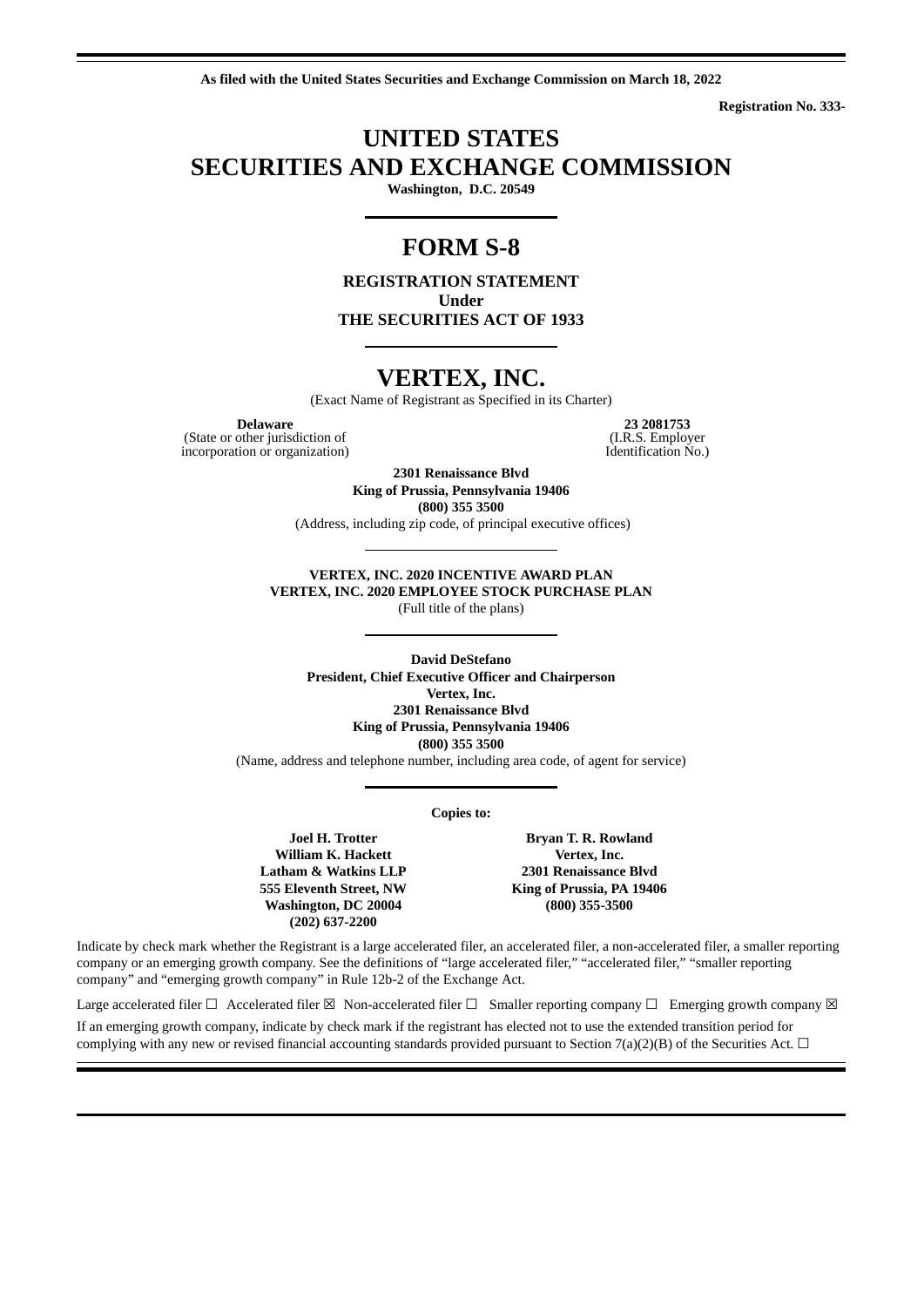### **REGISTRATION OF ADDITIONAL SECURITIES PURSUANT TO GENERAL INSTRUCTION E**

This Registration Statement on Form S-8 is being filed by Vertex, Inc. (the "Company") to register 18,000,000 additional shares of Class A Common Stock, par value \$0.001 per share (the "Common Stock"), reserved for issuance under the Vertex, Inc. 2020 Incentive Award Plan (the "2020 Incentive Plan") and 4,000,000 additional shares of Common Stock reserved for issuance under the Vertex, Inc. 2020 Employee Stock Purchase Plan (the "2020 ESPP").

Pursuant to General Instruction E of Form S-8 regarding Registration of Additional Securities, the contents of the Registration Statements on [Form](https://www.sec.gov/Archives/edgar/data/1806837/000110465920087364/tm2025753-1_s8.htm) S-8 filed with the Securities and Exchange Commission (the "Commission") on July 28, 2020 (File No. 333- 240143) are hereby incorporated by reference in this Registration Statement to the extent not replaced hereby.

### **PART I INFORMATION REQUIRED IN THE SECTION 10(a) PROSPECTUS**

The information called for in Part I of Form S-8 to be contained in the Section 10(a) prospectus is not being filed with or included in this Registration Statement (by incorporation by reference or otherwise) in accordance with the rules and regulations of the Commission. The documents containing the information specified in Part I of Form S-8 will be delivered to the participants in the equity benefit plans covered by this Registration Statement as specified by Rule 428(b)(1) under the Securities Act.

### **PART II INFORMATION REQUIRED IN THE REGISTRATION STATEMENT Item 3. Incorporation of Documents by Reference.**

The following documents filed with the Commission by the Company are incorporated by reference into this Registration Statement:

- (a) The Company's Annual Report on [Form](https://www.sec.gov/ix?doc=/Archives/edgar/data/1806837/000155837022003777/verx-20211231x10k.htm) 10-K for the fiscal year ended December 31, 2021 (the "Annual Report"), filed with the Commission on March 16, 2022 pursuant to Section 13(a) of the Securities Exchange Act of 1934, as amended (the "Exchange Act");
- (b) All other reports filed with the Commission pursuant to Section 13(a) or 15(d) of the Exchange Act (other than the reports, or portions thereof, deemed to have been furnished and not filed with the Commission) since the end of the fiscal year covered by the Annual Report referred to in (a) above; and
- (c) the description of the Common Stock contained in the Company's Registration Statement on Form 8-A to be filed with the Commission pursuant to Section 12(b), together with any amendment thereto filed with the Commission for the purpose of updating such description.

All reports and other documents filed by the Company with the Commission pursuant to Sections 13(a), 13(c), 14 and 15(d) of the Exchange Act after the date hereof and prior to the filing of a post-effective amendment which indicates that all securities offered pursuant to this Registration Statement have been sold or which deregisters all securities then remaining unsold, shall be deemed to be incorporated by reference herein and to be a part hereof from the date of filing of such documents or reports.

For purposes of this Registration Statement, any document or any statement contained in a document incorporated or deemed to be incorporated herein by reference shall be deemed to be modified or superseded to the extent that a subsequently filed document or a statement contained therein, or in any other subsequently filed document which also is or is deemed to be incorporated by reference, modifies or supersedes such document or such statement in such document. Any such document or such statement so modified or superseded shall not be deemed, except as so modified or superseded, to constitute a part of this Registration Statement.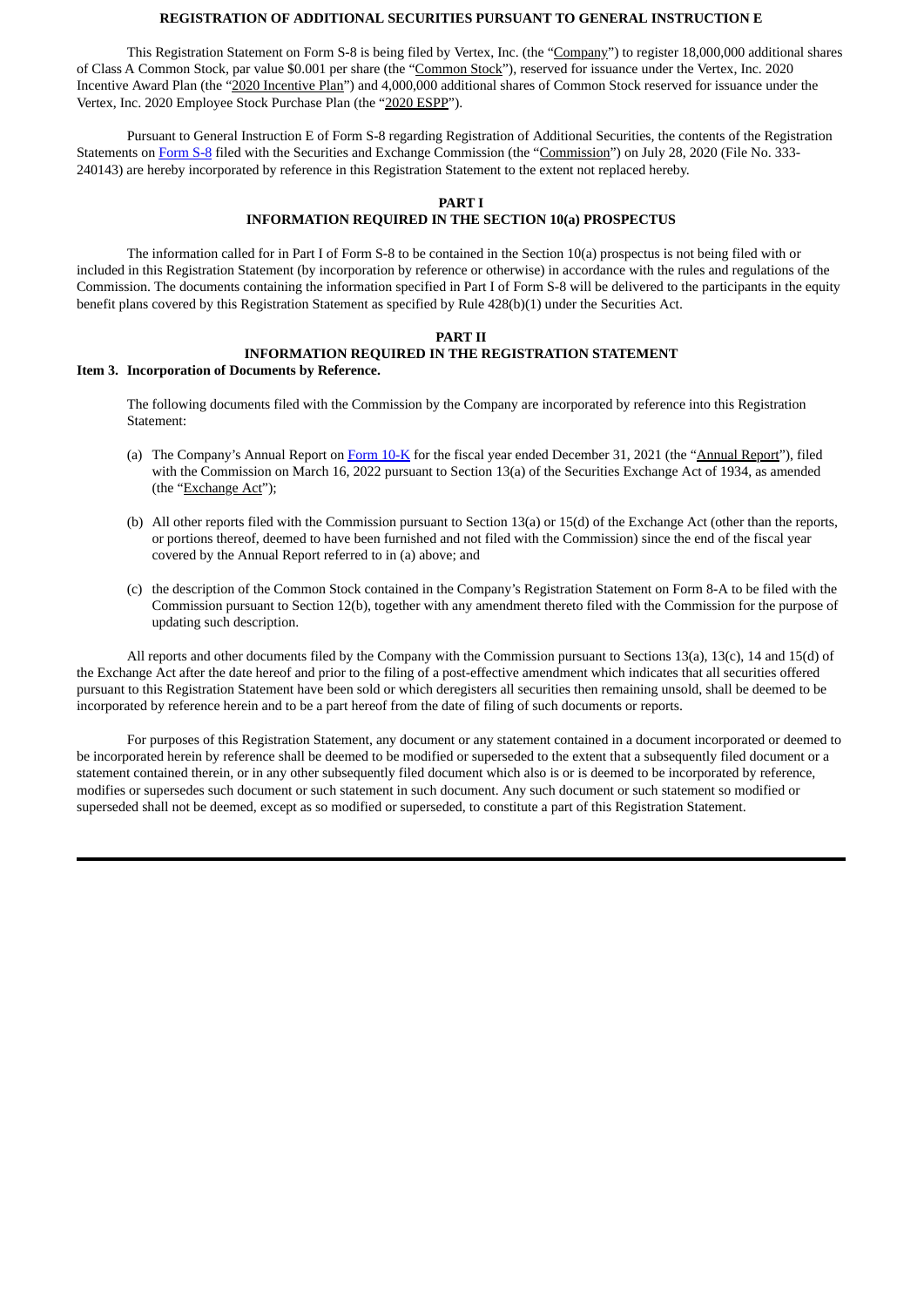### **Item 8. Exhibits.**

| <b>Exhibit</b><br><b>Number</b> | <b>Description of Exhibit</b>                                                                                                                                                                                                                           |  |  |  |  |  |  |  |
|---------------------------------|---------------------------------------------------------------------------------------------------------------------------------------------------------------------------------------------------------------------------------------------------------|--|--|--|--|--|--|--|
| 4.1                             | Form of Amended and Restated Certificate of Incorporation of Vertex, Inc. (incorporated by reference to Exhibit 3.1<br>to the Company's Registration Statement on Form S-1 (File No. 333-239644) filed with the Commission on July 24,<br><u>2020).</u> |  |  |  |  |  |  |  |
| 4.2                             | Form of Amended and Restated Bylaws of Vertex, Inc. (incorporated by reference to Exhibit 3.2 to the Company's<br>Registration Statement on Form S-1 (File No. 333-239644) filed with the Commission on July 20, 2020).                                 |  |  |  |  |  |  |  |
| $5.1*$                          | Opinion of Latham & Watkins LLP.                                                                                                                                                                                                                        |  |  |  |  |  |  |  |
| $23.1*$                         | Consent of Latham & Watkins LLP (included in Exhibit 5.1).                                                                                                                                                                                              |  |  |  |  |  |  |  |
| $23.2*$                         | <b>Consent of Crowe LLP.</b>                                                                                                                                                                                                                            |  |  |  |  |  |  |  |
| $24.1*$                         | Power of Attorney (included on the signature page of the Registration Statement).                                                                                                                                                                       |  |  |  |  |  |  |  |
| 99.1                            | Vertex, Inc. 2020 Incentive Award Plan (incorporated by reference to Exhibit 10.15 to the Company's Registration<br>Statement on Form S-1 (File No. 333-239644) filed with the Commission on July 24, 2020).                                            |  |  |  |  |  |  |  |
| 99.2                            | Vertex, Inc. 2020 Employee Stock Purchase Plan (incorporated by reference to Exhibit 10.21 to the Company's<br>Registration Statement on Form S-1 (File No. 333-239644) filed with the Commission on July 20, 2020).                                    |  |  |  |  |  |  |  |
| $107*$                          | <b>Filing Fee Table</b>                                                                                                                                                                                                                                 |  |  |  |  |  |  |  |

\* Filed herewith.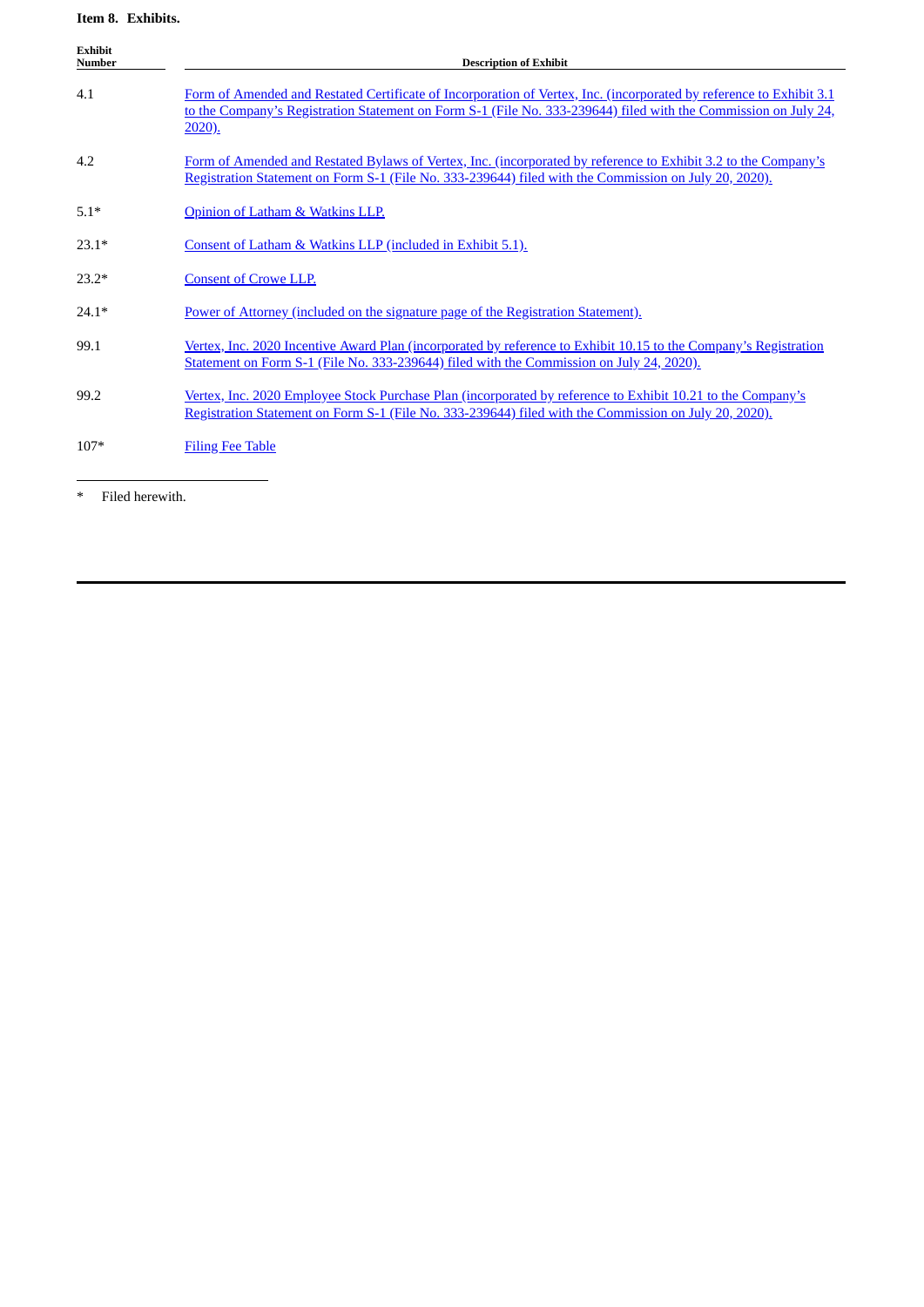### **SIGNATURES**

Pursuant to the requirements of the Securities Act of 1933, the registrant has duly caused this Registration Statement to be signed on its behalf by the undersigned, thereunto duly authorized, in the city of King of Prussia, state of Pennsylvania, on March 18, 2022.

### **Vertex, Inc.**

By: /s/ David DeStefano

<span id="page-3-0"></span>David DeStefano *President, Chief Executive Officer and Chairperson*

### **SIGNATURES AND POWER OF ATTORNEY**

We, the undersigned directors and officers of Vertex, Inc. (the "Company"), hereby severally constitute and appoint David DeStefano and John Schwab, and each of them singly, our true and lawful attorneys, with full power to them, and to each of them singly, to sign for us and in our names in the capacities indicated below, this registration statement, and any and all pre-effective and posteffective amendments to said registration statement, and any registration statement filed pursuant to Rule 462(b) under the Securities Act of 1933, as amended, in connection with the registration under the Securities Act of 1933, as amended, of equity securities of the Company, and to file or cause to be filed the same, with all exhibits thereto and other documents in connection therewith, with the Securities and Exchange Commission, granting unto said attorneys, and each of them, full power and authority to do and perform each and every act and thing requisite and necessary to be done in connection therewith, as fully to all intents and purposes as each of us might or could do in person, and hereby ratifying and confirming all that said attorneys, and each of them, or their substitute or substitutes, shall do or cause to be done by virtue of this Power of Attorney.

Pursuant to the requirements of the Securities Act of 1933, this Registration Statement has been signed by the following persons in the capacities and on the dates indicated.

| Signature                                                    | <b>Title</b>                                                                        | <b>Date</b>    |  |  |  |
|--------------------------------------------------------------|-------------------------------------------------------------------------------------|----------------|--|--|--|
| /s/ David DeStefano<br>David DeStefano                       | President, Chief Executive Officer and Chairperson<br>(Principal Executive Officer) | March 18, 2022 |  |  |  |
| /s/ John Schwab<br>John Schwab                               | <b>Chief Financial Officer</b><br>(Principal Financial Officer)                     | March 18, 2022 |  |  |  |
| /s/ Lisa Butler<br>Lisa Butler                               | <b>Chief Accounting Officer</b><br>(Principal Accounting Officer)                   | March 18, 2022 |  |  |  |
| /s/ Eric Andersen<br>Eric Andersen                           | Director                                                                            | March 18, 2022 |  |  |  |
| /s/ Terrence Kyle<br>Terrence Kyle                           | Director                                                                            | March 18, 2022 |  |  |  |
| /s/ Kevin Robert<br><b>Kevin Robert</b>                      | Director                                                                            | March 18, 2022 |  |  |  |
| /s/ J. Richard Stamm<br>J. Richard Stamm                     | Director                                                                            | March 18, 2022 |  |  |  |
| /s/ Amanda Westphal Radcliffe<br>Amanda Westphal Radcliffe   | Director                                                                            | March 18, 2022 |  |  |  |
| /s/ Stefanie Westphal Thompson<br>Stefanie Westphal Thompson | Director                                                                            | March 18, 2022 |  |  |  |
| /s/ Bradley Gayton<br><b>Bradley Gayton</b>                  | Director                                                                            | March 18, 2022 |  |  |  |
|                                                              |                                                                                     |                |  |  |  |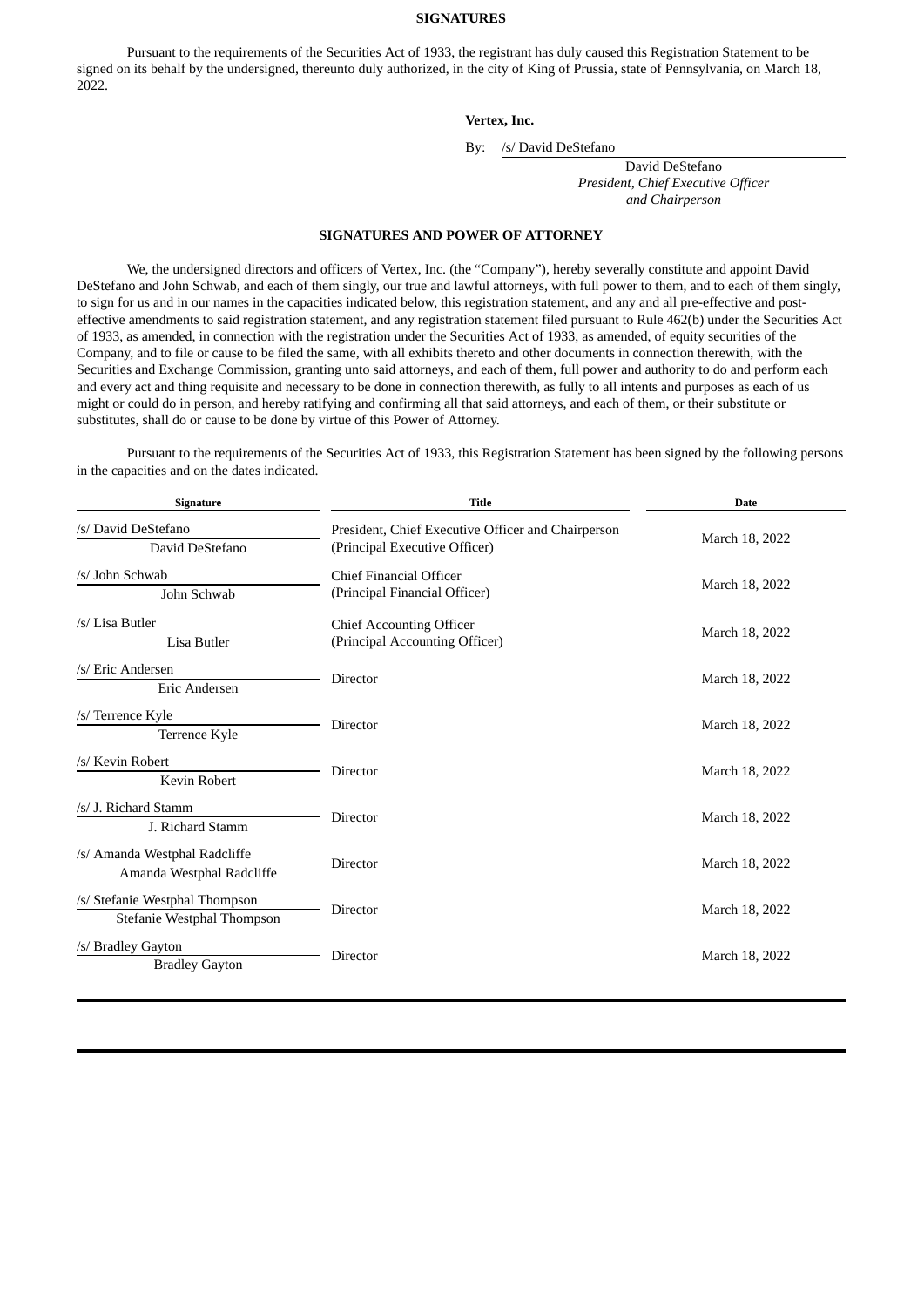555 Eleventh Street, N.W., Suite 1000 Washington, D.C. 20004-1304 Tel: +1.202.637.2200 Fax: +1.202.637.2201 www.lw.com

## <span id="page-4-0"></span>LATHAM&WATKINSLLP

March 18, 2022

FIRM / AFFILIATE OFFICES Austin Beijing Boston Brussels Century City Paris Chicago Dubai Düsseldorf Frankfurt Hamburg Hong Kong Silicon Valley Houston London Los Angeles Tokyo Madrid Milan Moscow Munich New York Orange County Riyadh San Diego San Francisco Seoul Shanghai Singapore Tel Aviv Washington, D.C.

Vertex, Inc. 2301 Renaissance Blvd King of Prussia, Pennsylvania 19406

### Re: Registration Statement on Form S-8; 22,000,000 shares of Class A common stock, par value \$0.001 per share

To the addressee set forth above:

We have acted as special counsel to Vertex, Inc., a Delaware corporation (the "*Company*"), in connection with the registration by the Company of 18,000,000 shares of Class A common stock of the Company, par value \$0.001 per share (the "*Shares*"), reserved for issuance under the Vertex, Inc. 2020 Incentive Award Plan (the "*2020 Incentive Plan*"), and 4,000,000 Shares reserved for issuance under the Vertex, Inc. 2020 Employee Stock Purchase Plan (the "*2020 ESPP*" and, together with the 2020 Incentive Plan, the "*Plans*").

The Shares are included in a registration statement on Form S–8 under the Securities Act of 1933, as amended (the "*Act*"), filed with the Securities and Exchange Commission (the "*Commission*") on March 18, 2022 (the "*Registration Statement*"). This opinion is being furnished in connection with the requirements of Item 601(b)(5) of Regulation S-K under the Act, and no opinion is expressed herein as to any matter pertaining to the contents of the Registration Statement or the related prospectuses, other than as expressly stated herein with respect to the issuance of the Shares.

As such counsel, we have examined such matters of fact and questions of law as we have considered appropriate for purposes of this letter. With your consent, we have relied upon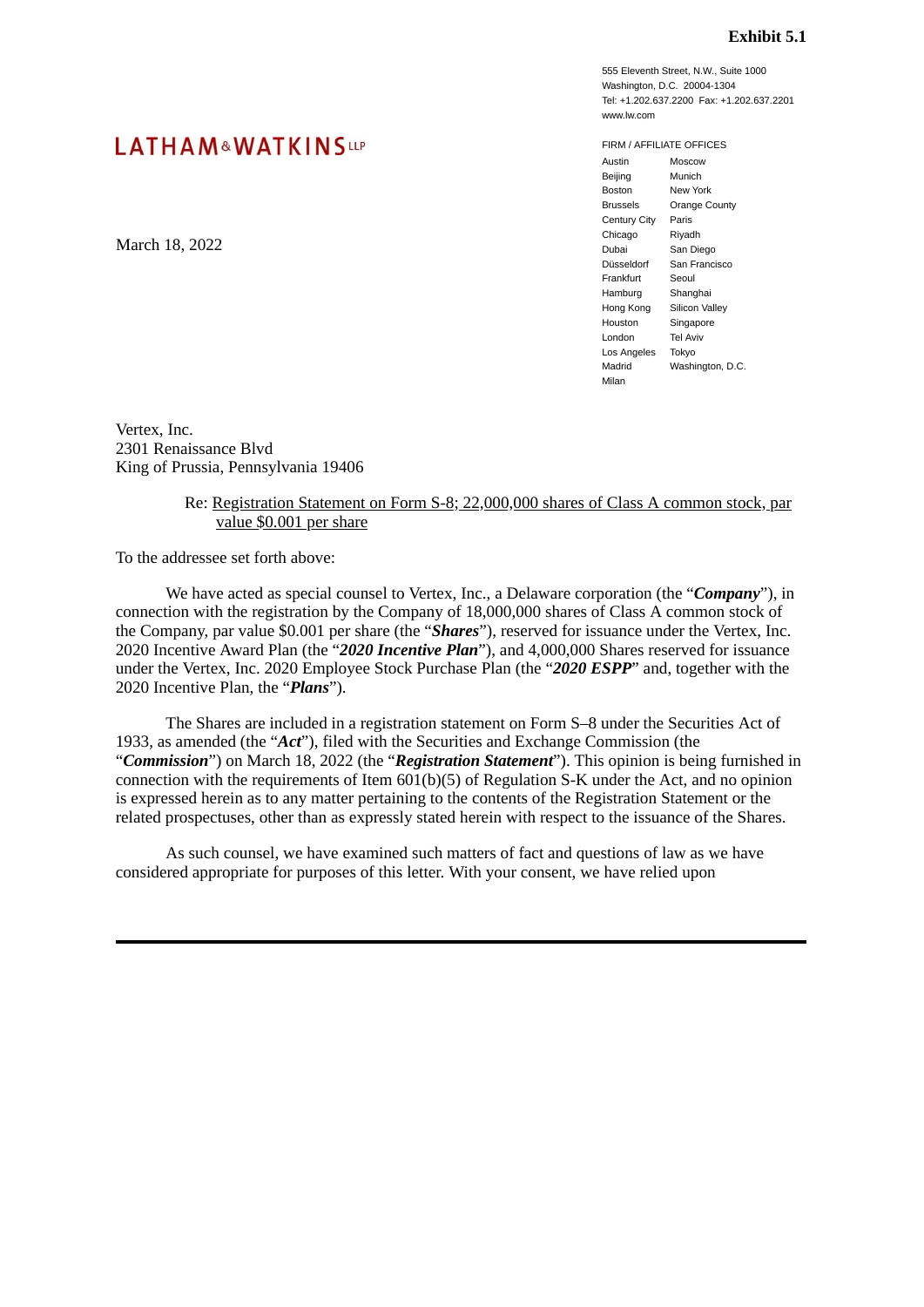### **LATHAM&WATKINSLLP**

certificates and other assurances of officers of the Company and others as to factual matters without having independently verified such factual matters. We are opining herein as to General Corporation Law of the State Delaware, and we express no opinion with respect to any other laws.

Subject to the foregoing and the other matters set forth herein, it is our opinion that, as of the date hereof, when the Shares shall have been duly registered on the books of the transfer agent and registrar therefor in the name or on behalf of the purchasers, and have been issued by the Company against payment therefor in the circumstances contemplated by the Plans, assuming in each case that the individual issuances, grants or awards under the Plans are duly authorized by all necessary corporate action and duly issued, granted or awarded and exercised in accordance with the requirements of law and the applicable Plans (and the agreements and awards duly adopted thereunder and in accordance therewith), the issue and sale of the Shares will have been duly authorized by all necessary corporate action of the Company, and the Shares will be validly issued, fully paid and nonassessable. In rendering the foregoing opinion, we have assumed that the Company will comply with all applicable notice requirements regarding uncertificated shares provided in the General Corporation Law of the State of Delaware.

This opinion is for your benefit in connection with the Registration Statement and may be relied upon by you and by persons entitled to rely upon it pursuant to the applicable provisions of the Act. We consent to your filing this opinion as an exhibit to the Registration Statement. In giving such consent, we do not thereby admit that we are in the category of persons whose consent is required under Section 7 of the Act or the rules and regulations of the Commission thereunder.

Sincerely,

/s/ Latham & Watkins LLP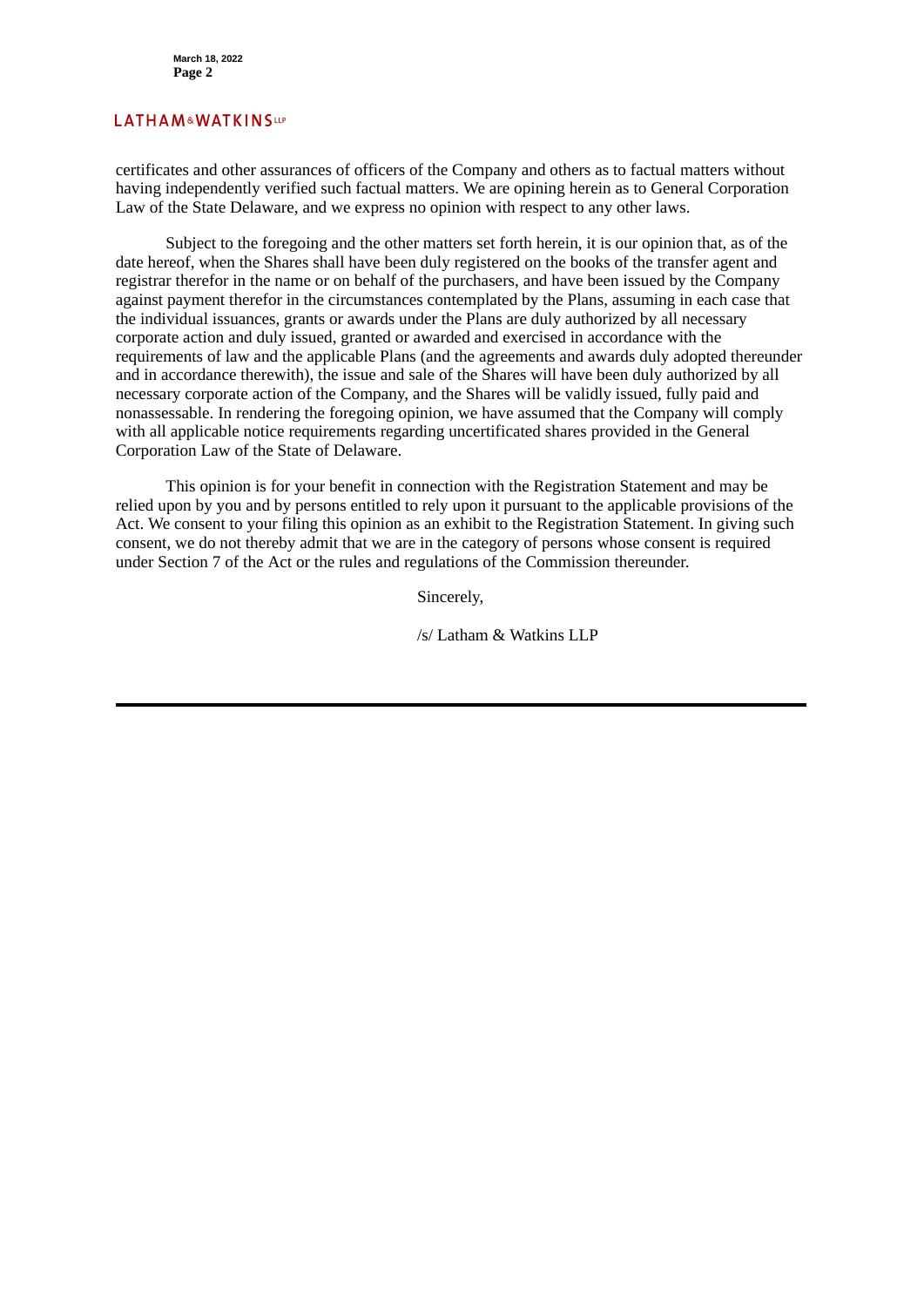### CONSENT OF INDEPENDENT REGISTERED PUBLIC ACCOUNTING FIRM

<span id="page-6-0"></span>We consent to the incorporation by reference in this Registration Statement on Form S-8 of Vertex, Inc. of our report dated March 16, 2022 relating to the consolidated financial statements, appearing in the Annual Report on Form 10-K of Vertex, Inc. for the year ended December 31, 2021.

/s/ Crowe LLP

Crowe LLP

New York, New York March 18, 2022